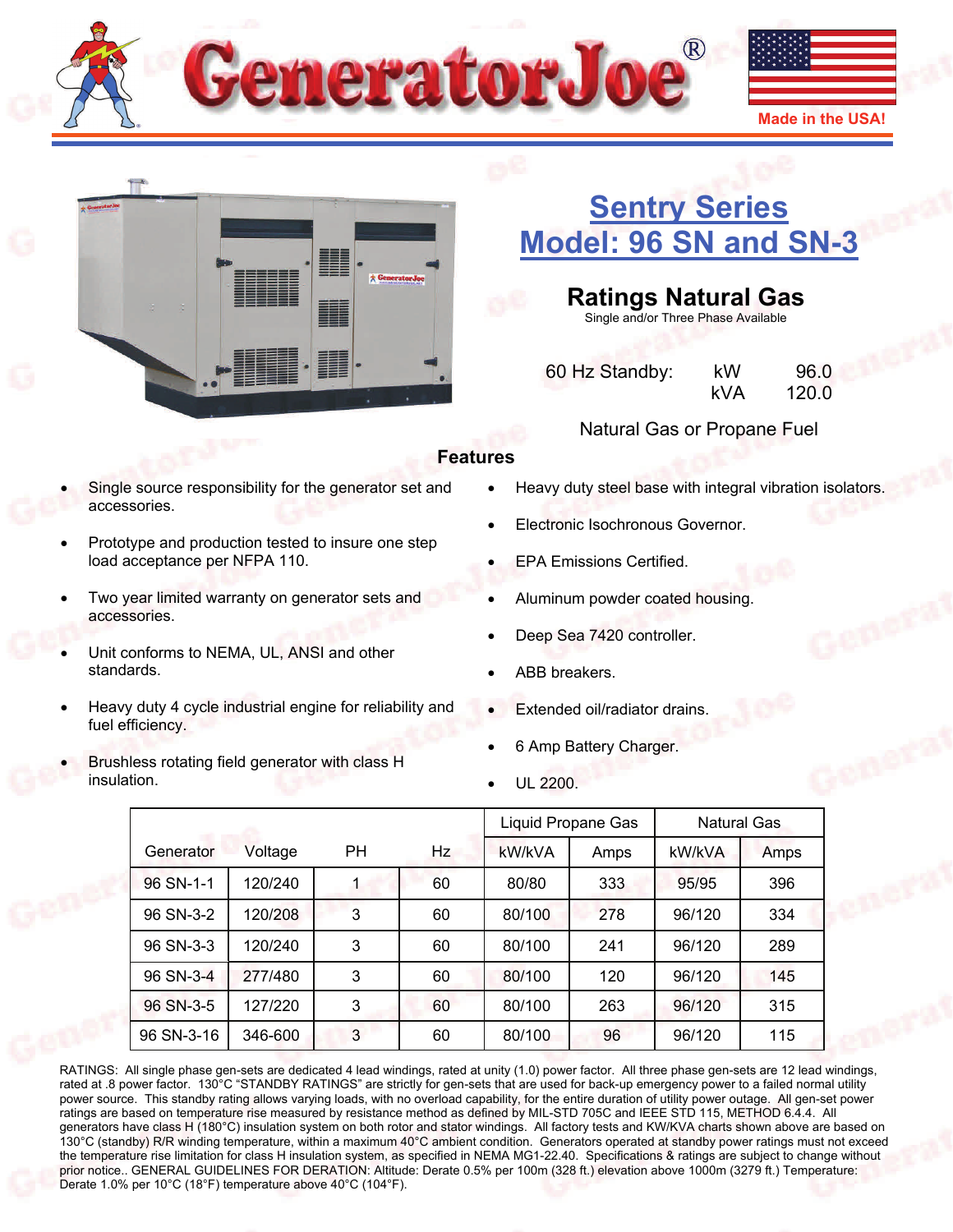#### **ENGINE\_\_\_\_\_\_\_\_\_\_\_\_\_\_\_\_\_\_\_\_\_\_\_\_\_\_\_\_\_\_\_\_\_\_\_\_\_\_\_**

| Model and TypeInd. Power Train Vortec, 5.7LTCAC, 4 cycle      |  |
|---------------------------------------------------------------|--|
| Aspiration Turbocharged / Charged Air Cooled                  |  |
| Cylinder Arrangement  8 Cylinders, V-8                        |  |
|                                                               |  |
|                                                               |  |
|                                                               |  |
| Main Bearings & Style 5, M400 Copper Lead                     |  |
|                                                               |  |
|                                                               |  |
|                                                               |  |
|                                                               |  |
|                                                               |  |
|                                                               |  |
| Frequency Reg. (no load-full load) Isochronous                |  |
|                                                               |  |
|                                                               |  |
|                                                               |  |
| Piston Speed, ft/min (m./min) 870 (265)                       |  |
| Max Power, bhp (kwm) Standby/LPG 145 (108)                    |  |
| Max Power, bhp (kwm) Standby/NG 155 (115)                     |  |
| Ltd. Warranty Period . 12 Months or 2000 hrs., first to occur |  |
|                                                               |  |

#### **FUEL SYSTEM \_\_\_\_\_\_\_\_\_\_\_\_\_\_\_\_\_\_\_\_\_\_\_\_\_\_\_\_\_\_\_\_\_**

Type .......................... LPG or NAT. GAS, Vapor Withdrawal Fuel Pressure (kpa), in. H2O\* .......................... (1.74), 7"-11" Secondary Fuel Regulator .......... NG or LPG Vapor System Auto Fuel Lock-Off Solenoid ................ Standard on all sets Fuel Supply Inlet Line ....................................... 1 1/4" NPTF \* Measured at gen-set fuel inlet, downstream of any dry fuel accessories.

#### **FUEL CONSUMPTION**

| <b>LP GAS: FT<sup>3</sup>/HIR (M<sup>3</sup>/HIR)</b>                                                                                         | STANDEY      |  |  |
|-----------------------------------------------------------------------------------------------------------------------------------------------|--------------|--|--|
| 1000% LOAD                                                                                                                                    | 5111(14.6)   |  |  |
| 775% ILOAID                                                                                                                                   | 41100(111.5) |  |  |
| 50% LOAD                                                                                                                                      | 2900 ((8.3)) |  |  |
| <b>LPG</b> = $2500$ BTU X FT <sup>3</sup> = Total BTU/HR<br><b>LPG Conversion: 8.50 FT<sup>3</sup> = 1 LB.:: 36.4 FT<sup>3</sup> = 1 GAL.</b> |              |  |  |

| NAT. GAS: $FT^3/HR$ (M <sup>3</sup> /HR) | <b>STANDBY</b> |  |  |
|------------------------------------------|----------------|--|--|
| 100% LOAD                                | 1212 (34.4)    |  |  |
| 75% LOAD                                 | 990 (28.1)     |  |  |
| 50% LOAD                                 | 686 (19.5)     |  |  |
| $NG = 1000 BTU X FT3 = Total BTU/HR$     |                |  |  |

## **OIL SYSTEM**

## **ELECTRICAL SYSTEM \_\_\_\_\_\_\_\_\_\_\_\_\_\_\_\_\_\_\_\_\_\_\_\_\_\_**

| Eng. Alternator and Starter: |  |
|------------------------------|--|
|                              |  |
| $\overline{16}$              |  |

 Volts DC .....................................................................12 Recommended Battery to -18°C (0°F): ... 12 VDC, Size BCI# 27 Max Dimensions: 12" lg X 6 3/4" wi X 9" hi, with standard round posts. Min. output at 700 CCA. Battery tray (max. dim. at 12"lg x 7"wi), hold down straps, battery cables, and battery charger, is furnished. Installation of (1) starting battery is required, with possible higher AMP/HR rating, as described above, if normal environment averages -13°F (- 25°C) or cooler.

#### **COOLING SYSTEM**

| Type of System Pressurized, closed recovery                                                         |  |
|-----------------------------------------------------------------------------------------------------|--|
| Coolant Pump  Pre-lubricated, self-sealing                                                          |  |
| Cooling Fan Type (no. of blades) Pusher (7)                                                         |  |
|                                                                                                     |  |
| Ambient Capacity of Radiator °F (°C) 125 (51.6)                                                     |  |
| Engine Jacket Coolant Capacity Gal (L) 3.6 (13.7)                                                   |  |
| Radiator Coolant Capacity (incl. engine) Gal.(L)5.4 (20.4)                                          |  |
| Maximum Restriction of Cooling Air Intake                                                           |  |
| and discharge side of radiator in. $H20$ (kpa)  0.5 (.125)                                          |  |
| Water Pump Capacity gpm (L/min)39 (147)                                                             |  |
| Heat Reject Coolant: Btu/min (kw)6300 (111)                                                         |  |
| Low Radiator Coolant Level ShutdownStandard                                                         |  |
| Note: Coolant temp. shut-down switch setting at 220°F (104°C) with 50/50<br>(water/antifreeze) mix. |  |

## **COOLING AIR REQUIREMENTS**

| Radiator Air Flow cfm (m <sup>3</sup> /min)10800 (306) |  |
|--------------------------------------------------------|--|
| Heat Rejected to Ambient:                              |  |
|                                                        |  |
|                                                        |  |

## **EXHAUST SYSTEM**

| Max. Back Pressure in. hg (KPA) 3.0 (10.2)                       |  |
|------------------------------------------------------------------|--|
| Exhaust Flow, at rated kw: cfm (m <sup>3</sup> /min) 846 (24)    |  |
| Exhaust Temp., at rated kw: °F (°C) 1250 (677)                   |  |
| Engines are EPA cer-<br>tified for LPG or Natu-<br>$\frac{1}{2}$ |  |
| ral Gas.                                                         |  |



**Santa Rosa, CA 95405 4723 Muirfield Court Fax: 707 542-2227 Phone: 707 542-2224 Web: [www.generatorjoe.net](http://www.generatorjoe.net)  Email: [sales@generatorjoe.net](mailto:sales@generatorjoe.net?subject=Your%20products)**

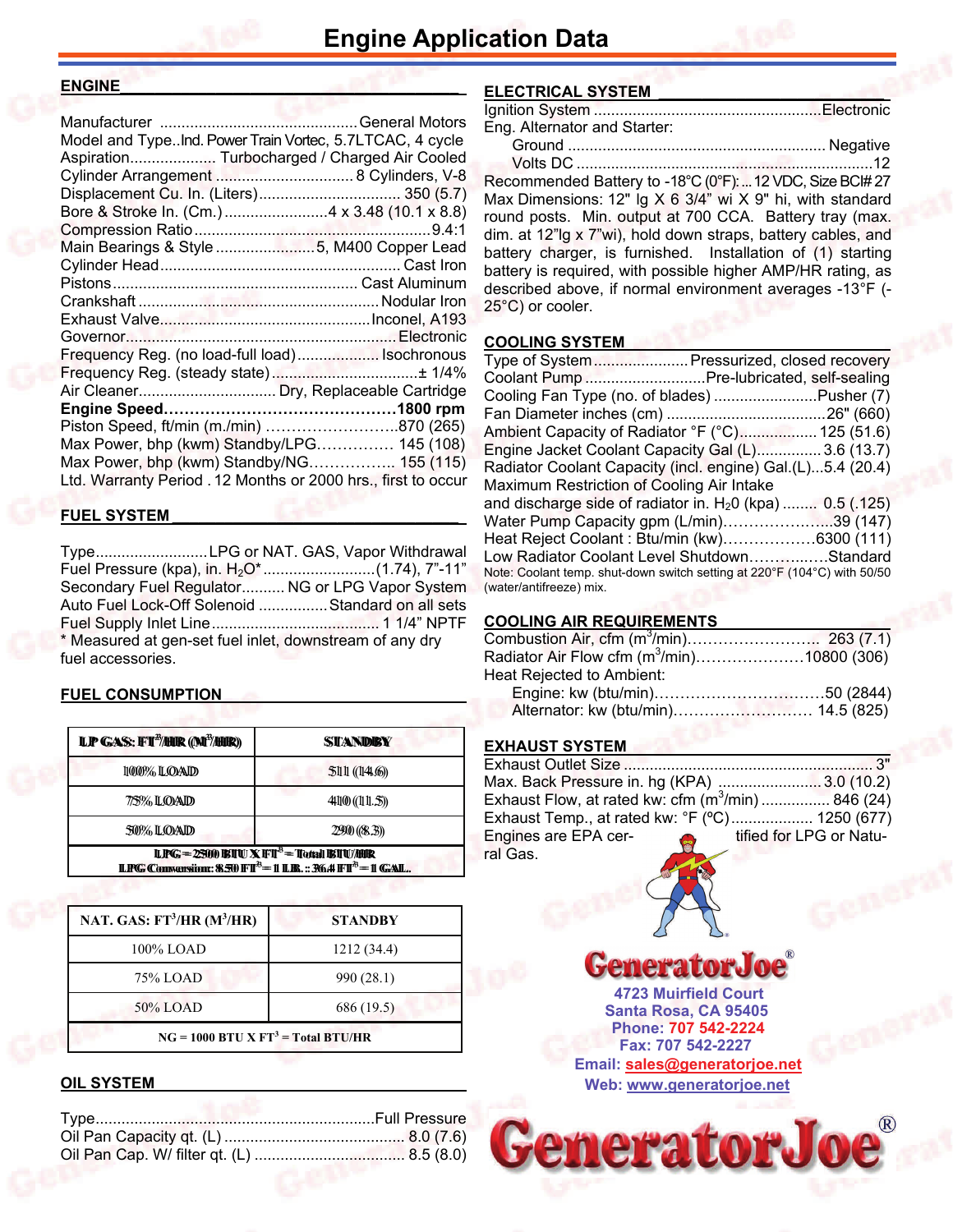## **AC Alternator Specifications**

**STANDARDS:** Marathon MagnaPlus and MagnaMax generators meet UL Listed Electric Generator, American and other international standards such as: NEMA MG1-22, BS5000, CAS C22.2, IEC 34-1 AND VDE 0530. Other standards and certifications can be considered upon request. (Both MagnaPlus & MagnaMax series are built with NEMA Class H Insulation materials or better which are normally rated at 190C degrees total temperature by NEMA however UL laboratories demands the total temperature be derated to a maximum of 160C total temperature when "UL LISTED").

**VOLTAGE REGULATOR:** SE350, supplied with standard MagnaPlus units and excitation system have solid state voltage build-up, encapsulated for humidity and abrasion protection, 1% regulation, volts per hertz operation, over excitation shutdown, stability adjust and built-in voltage adjustment.

PM300 (optional on MagnaPlus) Supplied with optional PMG excitation support have solid state voltage build-up, encapsulated for humidity and abrasion protection, 1% regulation, volts per hertz operation, over excitation shutdown, stability adjust and built-in voltage adjustment.

DVR2000E+ (optional for MagnaPlus) Standard on MagnaMax voltage regulator and PMG excitation support system are digital, microprocessor design with solid state voltage build-up, encapsulated for humidity and abrasion protection, 1/4% regulation, true volts per hertz operation with adjustable cut in, loss of sensing continuity shutdown, PMG Excitation Support System (Standard on MagnaMax) Optional for MagnaPlus, permanent magnet generator excitation support system, minimum short circuit support current of 300% of the rating (250% for 50 hertz) for 10 seconds.

**INSULATION SYSTEM:** Meet UL1446, UL2200 requirements. Class H materials or better.

**MAIN ROTOR:** MagnaPlus main rotating field construction shall consisting of one piece, four pole laminations, incorporate amortisseur windings to facilitate parallel operation and application to voltage distorting loads. In addition, the amortisseur winding and field pole coil supports may be integrally die cast with the rotor laminations to form a unitized rotor core. The rotating assembly shall be dynamically balanced to less than 2 mils -peak-to-peak-displacement, and shall be designed to have an over speed withstand of 125% of rated speed for 15 minutes when operating at stable rated operating temperature.

**VERIFICATION OF PERFORMANCE:** (MagnaPlus series) All certified performance and temperature rise test data submitted by generator manufacturer are to be the result of the actual test of the same or duplicate generators. Temperature rise data shall be the result of loaded, rated power factor heat runs at the rated voltage and hertz. All performance testing shall be done in accordance with MIL-STD-705 and/or IEEE Standard-115. Generators are manufactured using production procedures & quality

## **Deep Sea 7420 Digital Controller**



controller includes continuously displays the generator at all times.

The 7420 controller will also monitor speed, frequency, voltage, current, oil pressure, coolant temp., and fuel levels. These modules have been designed to display warning and shut down status. It also includes: (11) configurable inputs alerts ● (8) configurable outputs alerts ● voltage monitoring ● mains (utility) failure detection ● (250) event logs ● configurable timers ● automatic shutdown or warning during fault detection • remote start (on load) ● engine preheat ● advanced metering capability outputs ● test buttons for: stop/reset ● manual mode ●



The 7420 controller is an This controller includes the 7420 expansion features auto start mains (utility) including RS232, RS484 (using MODBUS-RTU/TCP), failure module for single direct USB connection with PC, expansion optioned using gen-set applications. This DSENet for remote annunciation and remote relay a interfacing for a distance of up to 3300FT. The controller backlit LCD display which software is freely downloadable from the internet and allows monitoring with direct USB cable, LAN, or by status of the engine and internet via the built in web interface.



Further expansion is available by adding the optional "WebNet" gateway interface module. This device will allow comprehensive monitoring of the generator via the cloud including identification, location, and status. Some advantages of this module include: reduced site visits and maintenance costs • remote fuel management ● fault analysis ● asset

• hour meter • text LCD displays • protected solid state tracking • automatic system alerts • maximized system up -time.

**Santa Rosa, CA 95405 4723 Muirfield Court Fax: 707 542-2227 Phone: 707 542-2224 Web: [www.generatorjoe.net](http://www.generatorjoe.net) Email: [sales@generatorjoe.net](mailto:sales@generatorjoe.net?subject=Your%20products)**